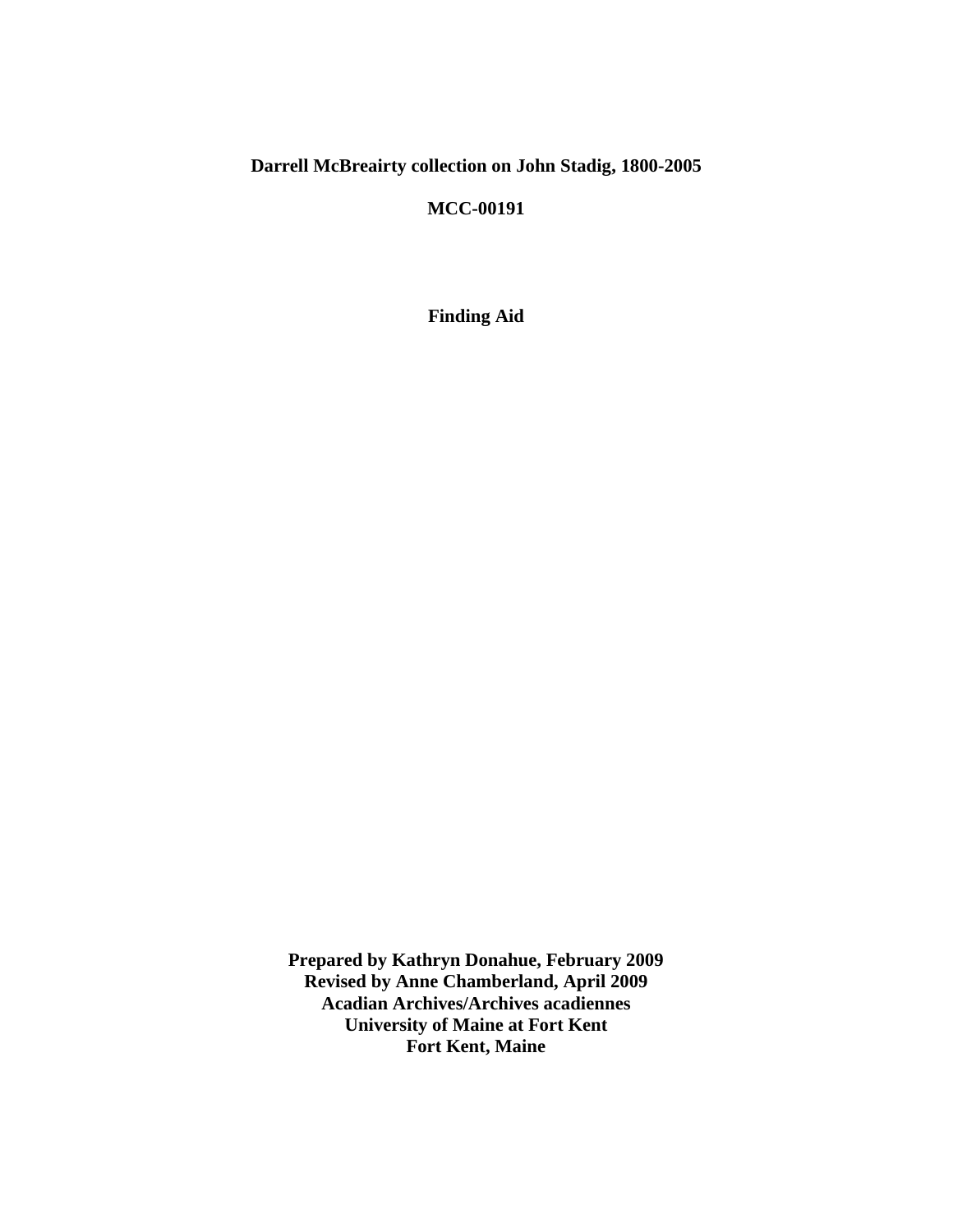*Title:* Darrell McBreairty collection on John Stadig

*Creator/Collector:* McBreairty, Darrell, 1949-

*Collection number:* MCC-0191

*Shelf list number*: UM-191, AA-191, UA-191, AJ-191

*Dates:* 1800-2005

*Extent:* 1 box, 30 audiocassettes (1.0 cubic feet)

*Provenance:* Material was acquired from Darrell McBreairty, date unknown.

*Language:* English.

*Conservation notes:* None.

*Access restrictions:* No restrictions on access.

*Physical restrictions:* None.

*Technical restrictions:* An audiocassette player is required to access portions of this collection.

*Copyright:* Copyright has not been assigned to the Acadian Archives/Archives acadiennes. All requests for permission to publish or quote from manuscripts must be submitted in writing to the Acadian Archives/Archives acadiennes

*Citation:* Darrell McBreairty collection on John Stadig, MCC-00191, Acadian Archives/Archives acadiennes, University of Maine at Fort Kent

*Separated materials:* Not applicable.

*Related materials:* MCC-00190 John M. Stadig: comprehensive inmate file; MCC-00192 John Millage Stadig collection; Darrell McBreairty, *Alcatraz Eel: The John Stadig Files* (HV6248.S83 M118 2005).

*Location of originals:* Darrell McBreairty has the originals as of April 27, 2009.

*Location of copies:* Not applicable.

*Published in:* Darrell McBreairty, *Alcatraz Eel: The John Stadig Files* (Allagash, Me.: Darrell McBreairty, 2005).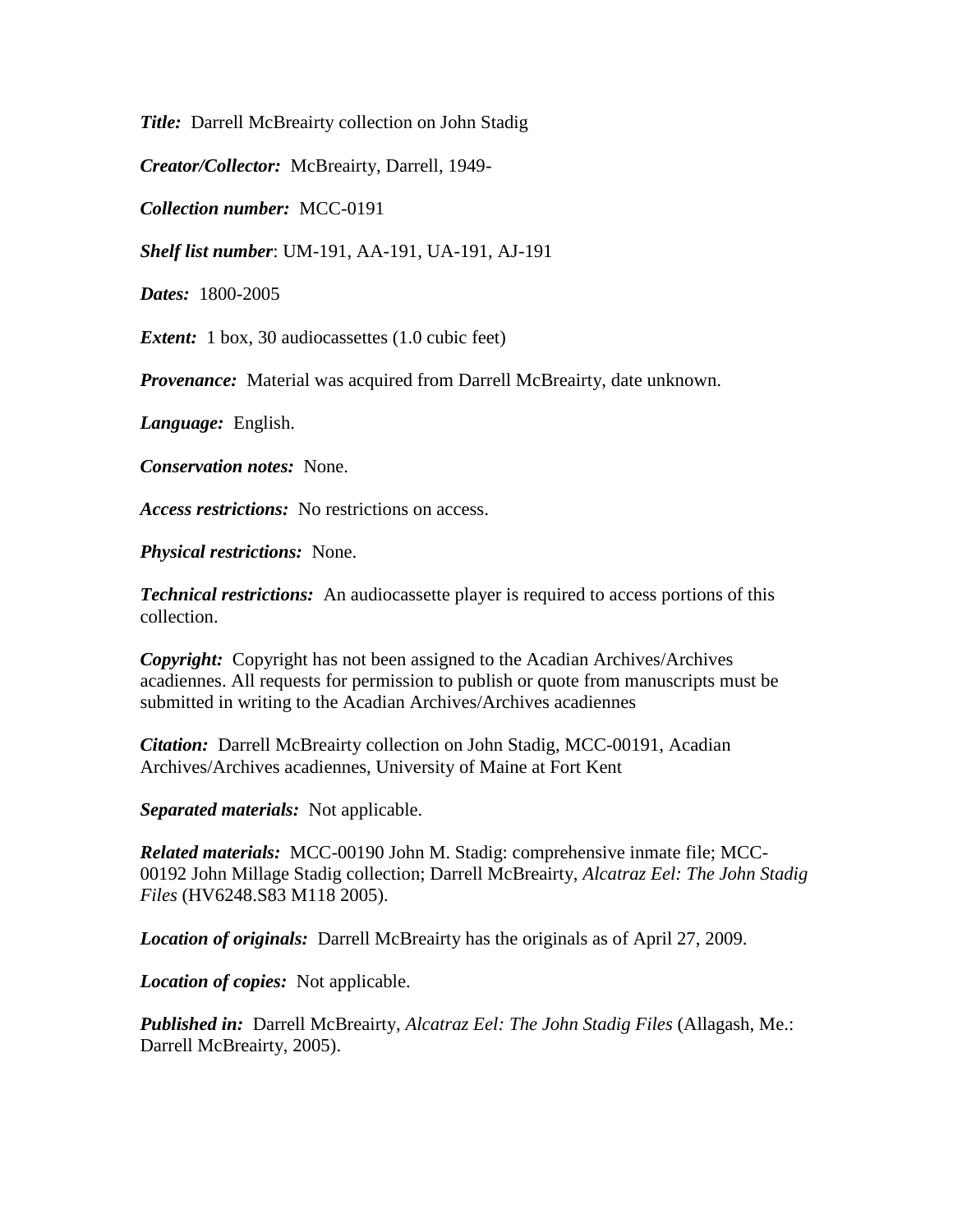### *Biographical information:*

Darrell McBreairty was born on March 20, 1949, in Allagash, Maine, the son of Hope McBreairty. He is the author of numerous books, including *Alcatraz Eel: The John Stadig Files, Lamentation in Two Parts, The Passing of Martha O'Shea, Redemption, New York Nights, At Ant Ev's, Conversations with Ant Ev, Diaries,* and *Voices*. McBreairty is also a professional photographer. He lives in Allagash, Maine.

## *Scope and content:*

This collection consists of oral interviews, transcripts, and other research materials collected and used by Darrell McBreairty for his publication, *Alcatraz Eel: The John Stadig Files*. Included in the collection are the audio recordings of the interviews, along with transcripts of most of the interviews; correspondence; images; research notes; a biographical sketch of John Stadig created by McBreairty; the Stadig genealogy given to McBreairty by Carl Larson; and newspaper clippings.

John Millege Stadig (1907-1936) was a St. John Valley resident. He escaped imprisonment multiple times between 1930 and 1936, before committing suicide in 1936.

McBreairty interviewed the following people: Merton Morrison; Ruth Walker; Colleen (O'Leary) Jackson McBreairty; Lowman McBreairty; John Connors; Robert O'Leary, Sr.; Elbert and Gladys (Pelletier) O'Leary; Phyllis (Morrison) McBreairty; Joseph Kelly; Laura (Jones) McBreairty; Eleanor (Sturgeon) Connors; Kathy (Kelly) Rioux; Leanna Rose (McBreairty) Connors; Pearl Morrison; Eva (McBreairty) Jackson; Susan (Sullivan) Bernier; Armand Bernier; Rachel Blair; Leonard McBreairty; and Guy Landry.

This collection is arranged into two series: interviews, 2000-2005, and research, 1800- 2004. Series 1, interviews, is divided into two subseries: interview transcripts and interviews. Series 2, research, is divided into four subseries: correspondence, notes and other research materials, images, and newspaper clippings.

## *Inventory:*

**Series 1: Interviews, 2000-2005**

| <b>Subseries 1.1:</b> | Interview transcripts, 2000-2005                                        |
|-----------------------|-------------------------------------------------------------------------|
| Folder 1:             | Transcripts without corresponding audio recordings.                     |
| Item $1$ :            | Notes with Merton Morrison. May 13, 2000. 1 p.                          |
| Item $2$ :            | Notes with Ruth Walker. June 9, 2000. 1 p.                              |
| Item $3$ :            | Notes with Colleen (O'Leary) Jackson McBreairty. July 19, 2000.<br>1 p. |
| Item $4$ :            | Notes with Lowman McBreairty. February 4, 2002. 1 p.                    |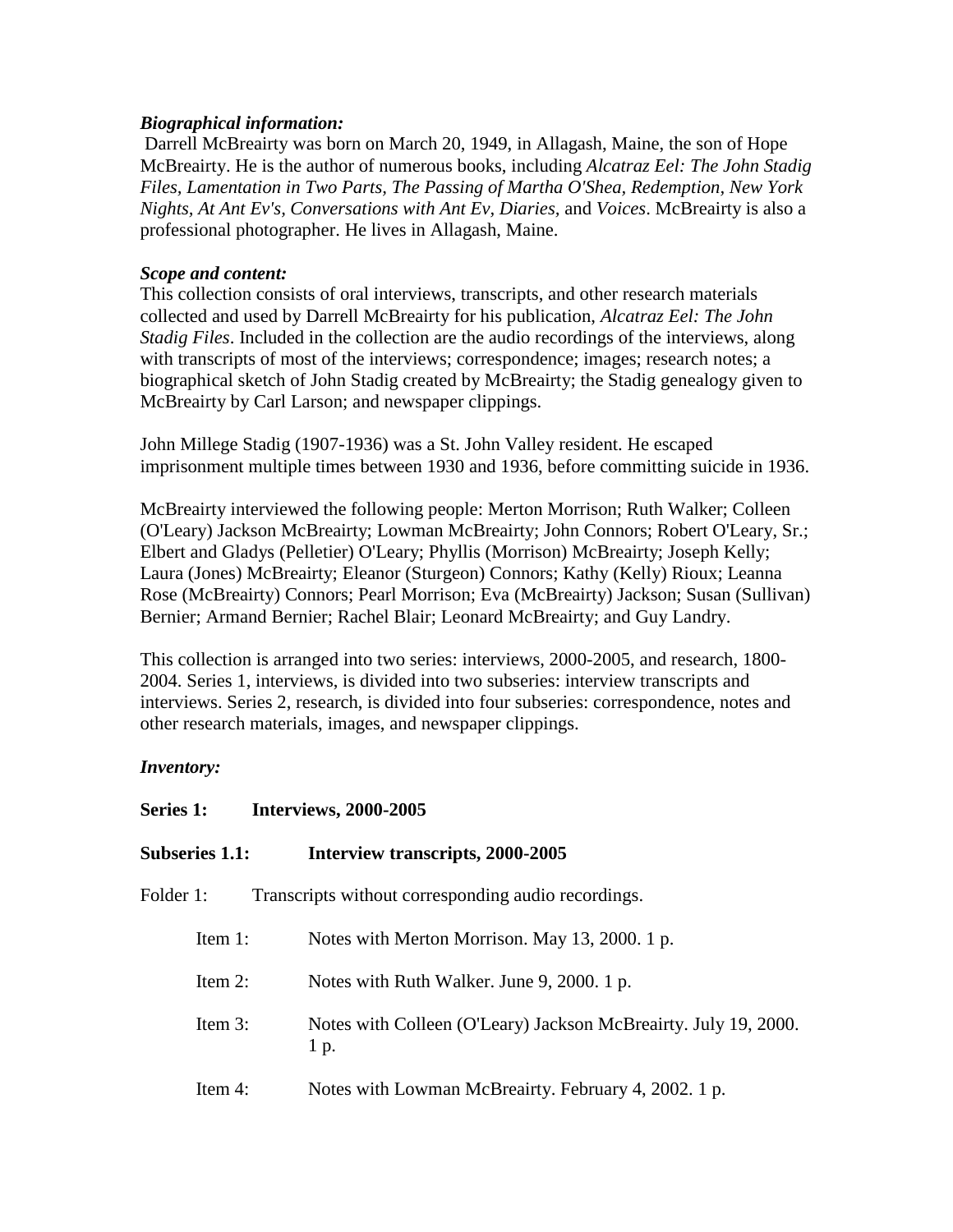- Folder 2: John Connors. June 25, 2000. 11 p.
- Folder 3: Robert O'Leary, Sr. June 28, 2000. 9 p.
- Folder 4: Elbert and Gladys (Pelletier) O'Leary. July 10, 2000. 14 p.
- Folder 5: Phyllis (Morrison) McBreairty. July 11, 2000. 17 p.
- Folder 6: Joseph Kelly. July 23, 2000. 11 p.
- Folder 7: Laura (Jones) McBreairty. July 26, 2000. 16 p.
- Folder 8: Eleanor (Sturgeon) Connors. August 3, 2000. 17 p.
- Folder 9: Kathy (Kelly) Rioux. August 3, 2000. 3 p.
- Folder 10: Leanna Rose (McBreairty) Connors. August 16, 2000. 2 p.
- Folder 11: Pearl Morrison, with Laura Jones McBreairty. August 17, 2000. 26 p.
- Folder 12: Eva (McBreairty) Jackson. April 3, 2002. 29 p.
- Folder 13: Susan (Sullivan) Bernier, Laura (Jones) McBreairty and Armand Bernier. Also includes Rachel Blair. July 10, 2003. 100 p.
- Folder 14: Guy Landry. January 15, 2005. 30 p.

#### **Subseries 1.2: Interviews, 2000-2005**

| Tape 1: | Side A: John Connors, June 25, 2000<br>Side B: Robert O'Leary, Sr., June 28, 2000. (with copy)                         |
|---------|------------------------------------------------------------------------------------------------------------------------|
| Tape 2: | Side A: Elbert and Gladys O'Leary, July $9th$ , 2000<br>Side B: Elbert and Gladys O'Leary, July 9th, 2000. (with copy) |
| Tape 3: | Side A& B: Phyllis Morrison McBreairty, July 11, 2000. (with copy)                                                     |
| Tape 4: | Side A: Joseph Kelly, July 24, 2000.<br>Side B: Laura Jones McBreairty, July 25, 2000. (copy)                          |
| Tape 5: | Side A: Eleanor (Sturgeon) Connors, August 3, 2000<br>Side B: Kathy (Kelly) Rioux, August 3, 2000. (with copy)         |
| Tape 6: | Side A: Leanna Rose McBreairty Connors, August 16, 2000. St. John,<br>Maine (with gold CD copy)                        |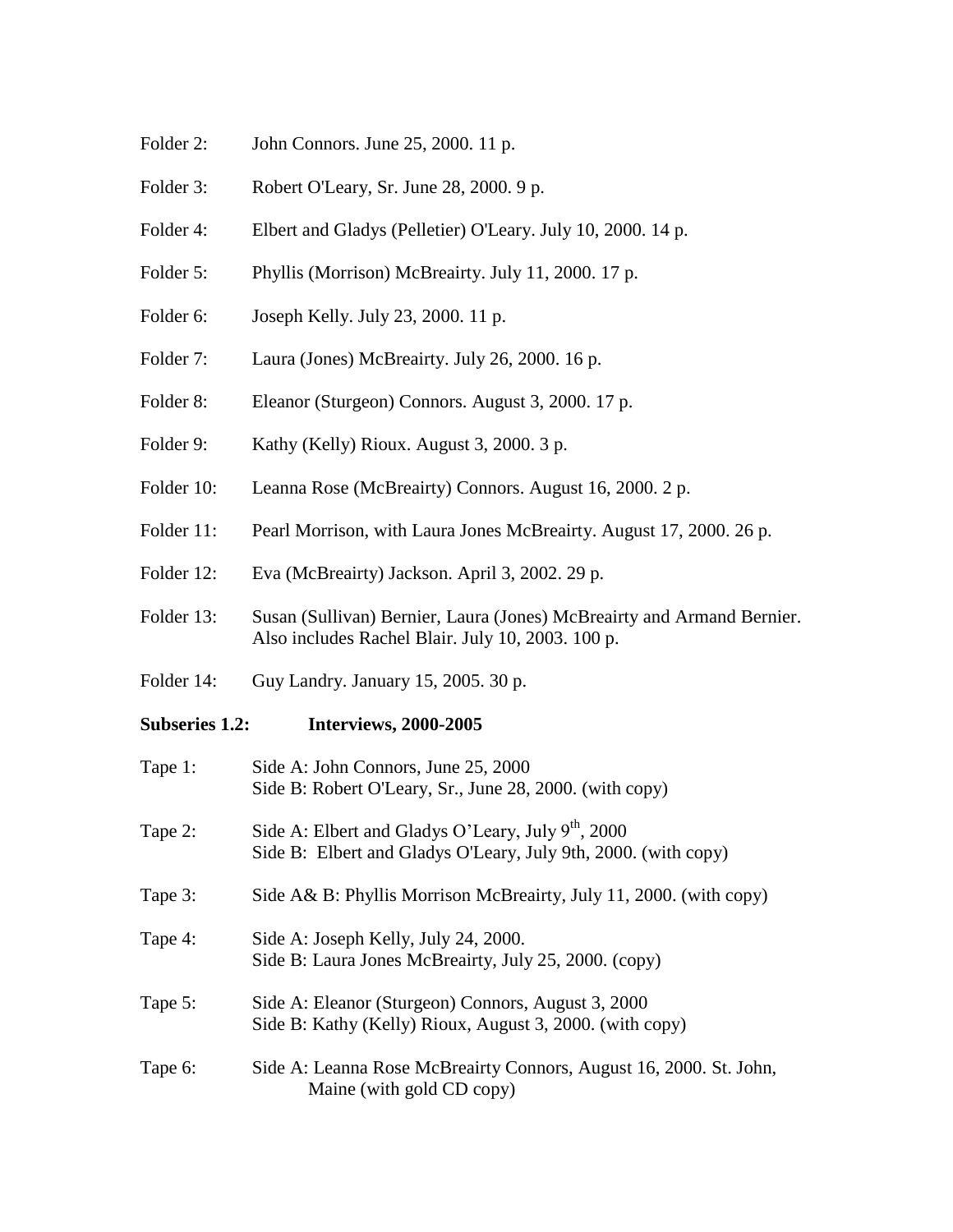|                       | Side B: Pearl Morrison, August 16, 2000. Madawaska, Maine                                                                                                                                                       |  |
|-----------------------|-----------------------------------------------------------------------------------------------------------------------------------------------------------------------------------------------------------------|--|
| Tape 7:               | Side A: Pearl Morrison with Laura Jones McBreairty Jones, August 17,<br>$2000$ . (with copy)<br>Side B: blank                                                                                                   |  |
| Tape 8                | Side A: Eva McBreairty Jackson, April 3, 2002. (with copy)<br>Side B: Eva McBreairty Jackson, April 3, 2002                                                                                                     |  |
| Tape 9                | Side A: Eva McBreairty Jackson, April 3, 2002<br>Side B: Blank                                                                                                                                                  |  |
| Tape 10:              | Side A: Carl Burton McBreairty, October 18, 2002. (with copy)<br>Side B: (cont.) Carl Burton McBreairty, October 18, 2002                                                                                       |  |
| Tape 11:              | Side A: Susan Sullivan Bernier (wife or Roméo Bernier), Laura Jones<br>McBreairty, Armand Bernier, Rachel Blair, Connors, N. B., July 10, 2003.<br>(with copy)<br>Side B: Susan Sullivan Bernier (continued)    |  |
| Tape 12:              | Side A: Phoebe Oakes Long, September 8, 2003, Baker Lake, N.B. (with<br>copy)<br>Side B: Phoebe Oakes Long and Edgar Long, Sept. 8, 2003, Baker Lake,<br>N.B.                                                   |  |
| Tape 13               | Side A: Phoebe Oakes Long and Edgar Long, September 8, 2003, Baker<br>Lake, N.B.<br>Side B: Blank                                                                                                               |  |
| Tape 14:              | Side A: Leonard McBreairty. October 31, 2002, Allagash, ME. (with<br>copy)<br>Side B: Leonard McBreairty. October 31, 2002, Allagash, ME.                                                                       |  |
| Tape 15:              | Side A & B: Guy Landry, January 14, 2005, Fort Kent, Maine (with copy)                                                                                                                                          |  |
| Series 2:             | <b>Research, 1800-2004</b>                                                                                                                                                                                      |  |
| <b>Subseries 2.1:</b> | Correspondence, 1800-2002                                                                                                                                                                                       |  |
| Folder 15:            | Correspondence, 1800-2002                                                                                                                                                                                       |  |
| Item 1:               | Carrie McLellan to Iona (Flippin). Woodland, Me., March 24,<br>1800. Letter written from McLellan to her niece thanking her for<br>the Christmas card and discussing the weather and family. 2 p.<br>Photocopy. |  |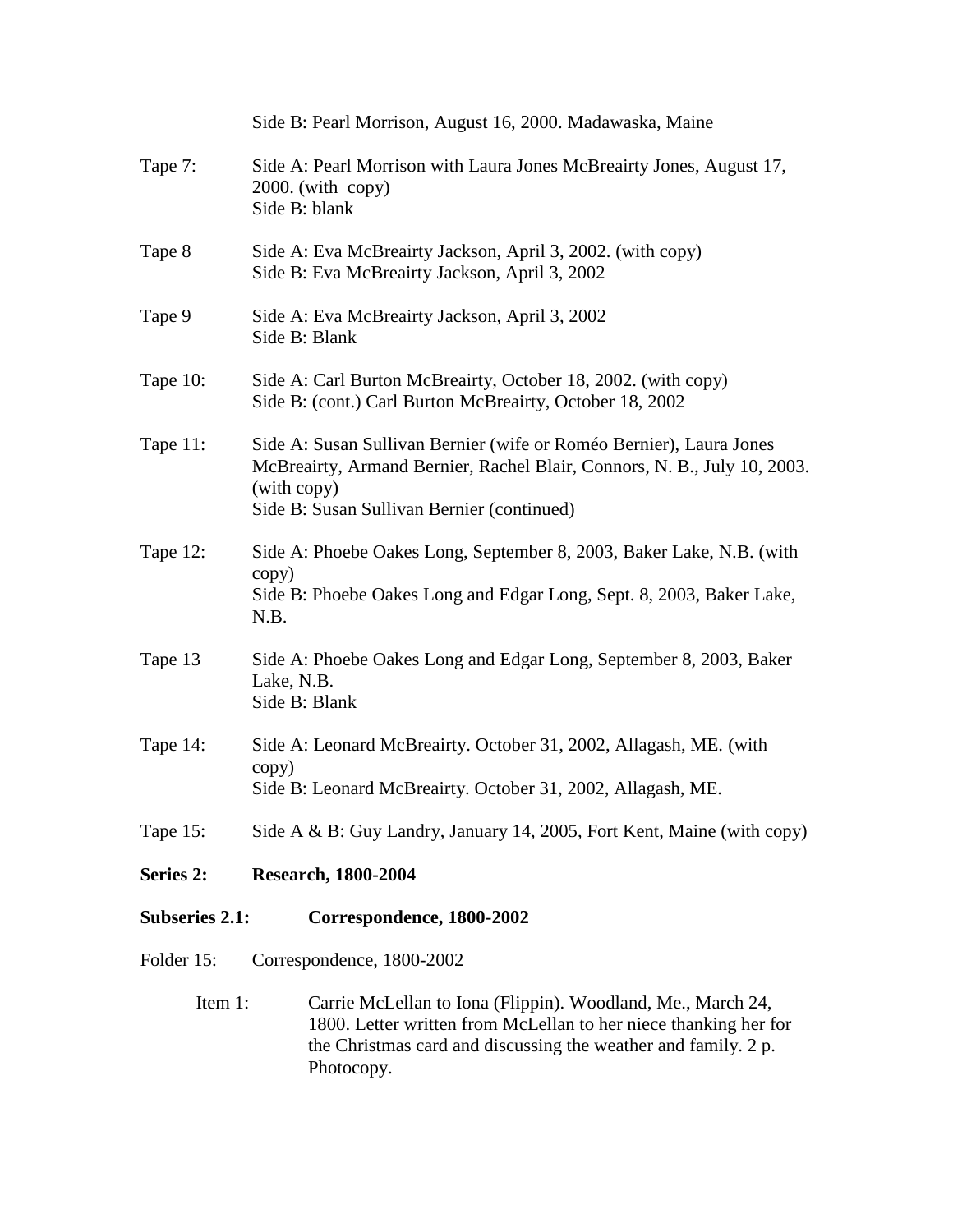| Item 2: | Catherine Sylvia, InfoEdge, to Darrell McBreairty. San Jose,       |
|---------|--------------------------------------------------------------------|
|         | California, July 5, 2002. Responding to request for information on |
|         | John Millege Stadig and providing copies of articles found in the  |
|         | San Francisco Examiner and the San Francisco Chronicle.            |

Item 3: Darrell McBreairty to Whom it May Concern. Allagash, Me., September 24, 2002. Letter attempting to locate a copy of a manuscript written by Stadig.

#### **Subseries 2.2: Notes and other research materials, 2004, undated**

- Folder 16: Research notes from internet sources. 3 items.
- Folder 17: Biographical sketch of John Stadig, compiled by Darrell McBreairty. 2 p.
- Folder 18: Stadig Genealogy. Sent to Darrell McBreairty by Carl Larson, April 27, 2004. 233 p. Photocopy.

### **Subseries 2.3: Images, 1976-2000, undated**

- Folder 19: Photographs.
	- Item 1: N. Lawrence Stadig grave stone. Cong. cem., St. Francis, Me. June 20, 2000.
	- Item 2: Olof and Ella's grave stone. Cong. cem., St. Francis, Me. June 20, 2000.
	- Items 3-5: Olaf Stadig house. July 6, 2000.
	- Item 6: Toward mouth, St. Francis. July 6, 2000.
	- Items 7-8: Gravesite of John L. Stadig, 1868-1944, and Martha Sodergren, 1876-1951. Connors, N.B. Photo by Darrell McBreairty, August 19, 2000. 2 copies.
	- Items 9-10: Close-up of graveside of John L. Stadig and Martha Sodergren, 1876-1951. Photo by Darrell McBreairty, August 19, 2000. 2 copies.
	- Items 11-12: Connors Memorial Church. Connor, N.B. Photo by Darrell McBreairty, August 19, 2000.

## Item 13: Caroline "Carrie" (Jones) Stadig McLellan (April 24, 1871-August 13, 1950). From Darrell McBreairty collection, given to Darrell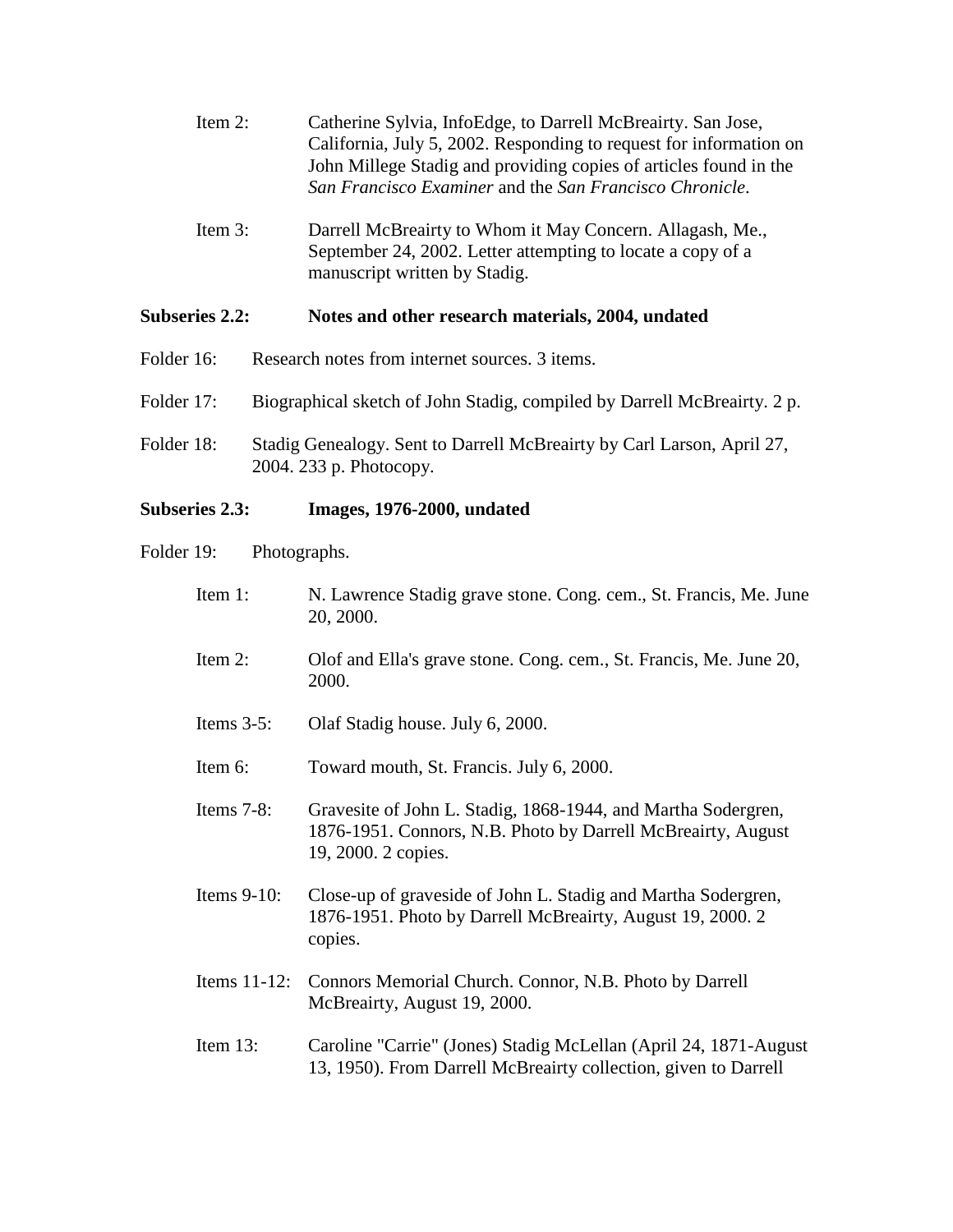McBreairty by Laura (Jones) McBreairty. Undated. Photograph of a painting.

Folder 20: Photocopies of images

Items 1-6: Jones-Stadig House. Connors, N.B., ca. 1976. Photo by Darrell McBreairty.

#### **Subseries 2.4: Newspaper clippings, 1931-1936**

- Folder 21: *Aroostook County Examiner*. 1 item
	- Item 1: Undated. "County Reflections."
- Folder 21: *Aroostook Republican*. 1 item.
	- Item 1: Undated. "O.L. Stadig, Lumber Pioneer, Dies at St. Francis."
- Folder 22: *Chicago Daily Tribune.* 3 items.
	- Items 1-3: November 1, 1933. "Two U.S. prisoners flee patrol wagon with aid of woman;" "Two federal prisoners flee patrol wagon on the way to jail;" "Two Federal prisoners flee patrol wagon on the way to jail."
- Folder 23: *Las Vegas Evening Review Journal*. 11 items.
	- Item 1: November 30, 1931. "Counterfeiting ring here smashed."
	- Item 2: February 10, 1932. "Second counterfeit ring smashed."
	- Item 3-5: February 12, 1932. "Counterfeit case set for February 18 (2 copies);" Untitled.
	- Item 6: February 15, 1932. "2 plead guilty to counterfeit count."
	- Item 7: February 29, 1932. "Counterfeit case on deck tomorrow."
	- Item 8: March 22, 1932. "Warden sees full house at prison."
	- Item 9: June 7, 1932. "Prison population in Nevada drops."
	- Item 10: November 16, 1932. "'Queer' 20 dollar bills passed here."
	- Item 11: December 2, 1932. "Coiners' face U.S. grand jury."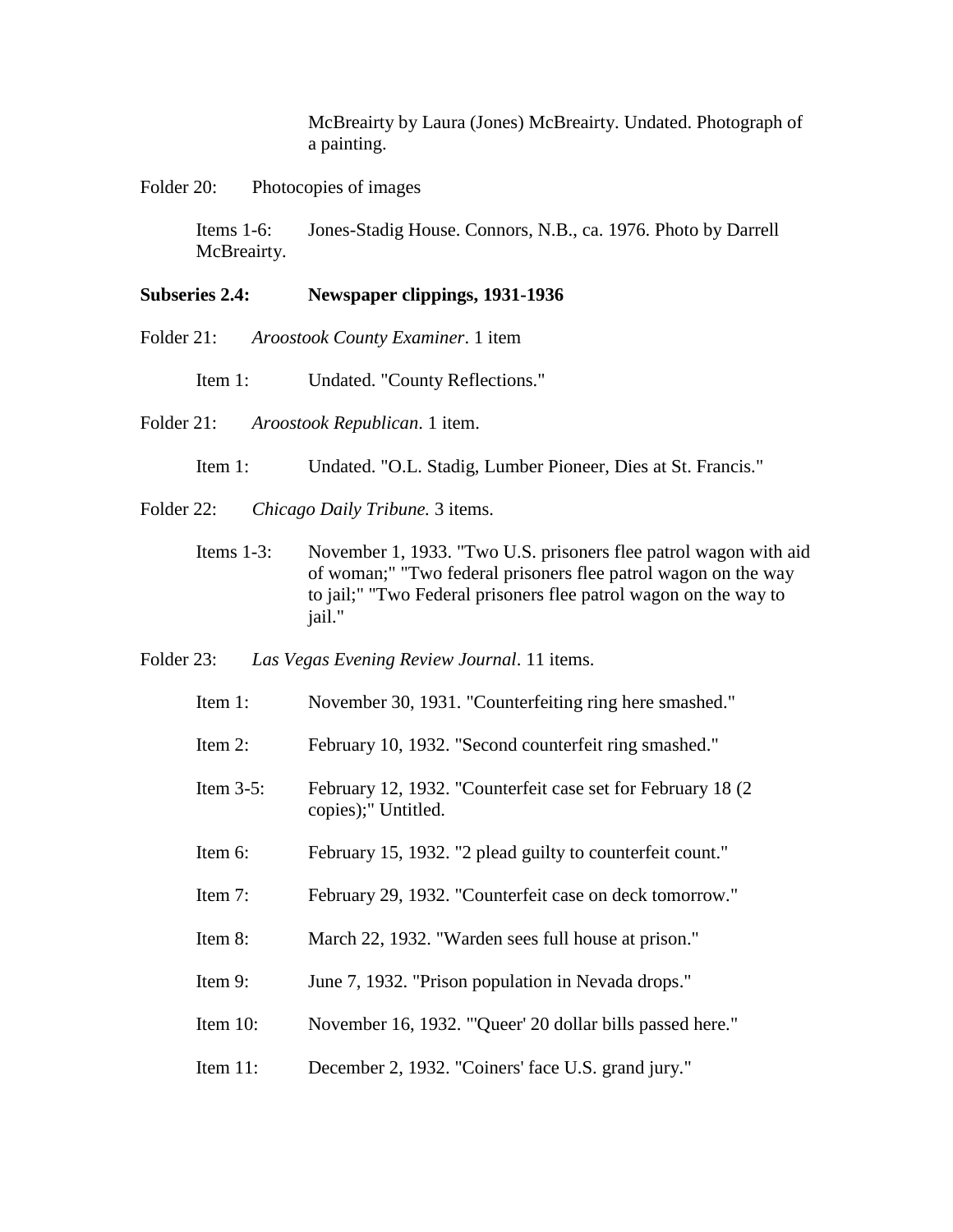Folder 24: *Morning Oregonian, Sunday Oregonian.* 3 items.

| Item $1$ : | January 2, 1934. "Third suspect held as counterfeiter." |
|------------|---------------------------------------------------------|
|            |                                                         |

- Item 2: September 12, 1934. "Prisoner's vow to escape kept."
- Item 3: December 16, 1934. "Stadig returned to island cell."
- Folder 25: *Oregon Journal*. 1 item.
	- Item 1: September 25, 1936. "Coiner known here severs throat, dies."
- Folder 6: *San Francisco Chronicle*. 17 items.
	- Item 1-3: January 1, 1934. "Counterfeit ring chief caught here;" "He made money-all bad;" "S.F. police nab accused bogus money maker."
	- Item 4: January 13, 1934. "Counterfeit bill suspect jailed."
	- Item 5: March 28, 1934. "Felon's escape tries foiled."
	- Item 6-7: April 14, 1934. S.F. Convict flees prison, pal wounded;" "Escaped Federal prisoner captured."
	- Item 8: April 15, 1934. "Escaped Federal prisoner captured."
	- Item 9: December 8, 1934. "Alcatraz prisoner escapes from guard near Richmond."
	- Item 10-12: December 9, 1934. "Blood nail clue to Stadig's fate (2 copies);" "Concord posse seizes fleeing Alcatraz felon."
	- Item 13: December 10, 1934. "Contra Costa posse trailing Alcatraz felon."
	- Item 14: December 11, 1934. "Farmer feeds fleeing felon."
	- Item 15-16: December 12, 1934. "Bay police give up Stadig chase" (2 copies).
	- Item 17: December 16, 1934. "Alcatraz short of frills, cream puffs, convict tells."

Folder 7: *San Francisco Examiner*. 7 items.

Item 1: January 1, 1934. "College-bred counterfeiter captured here."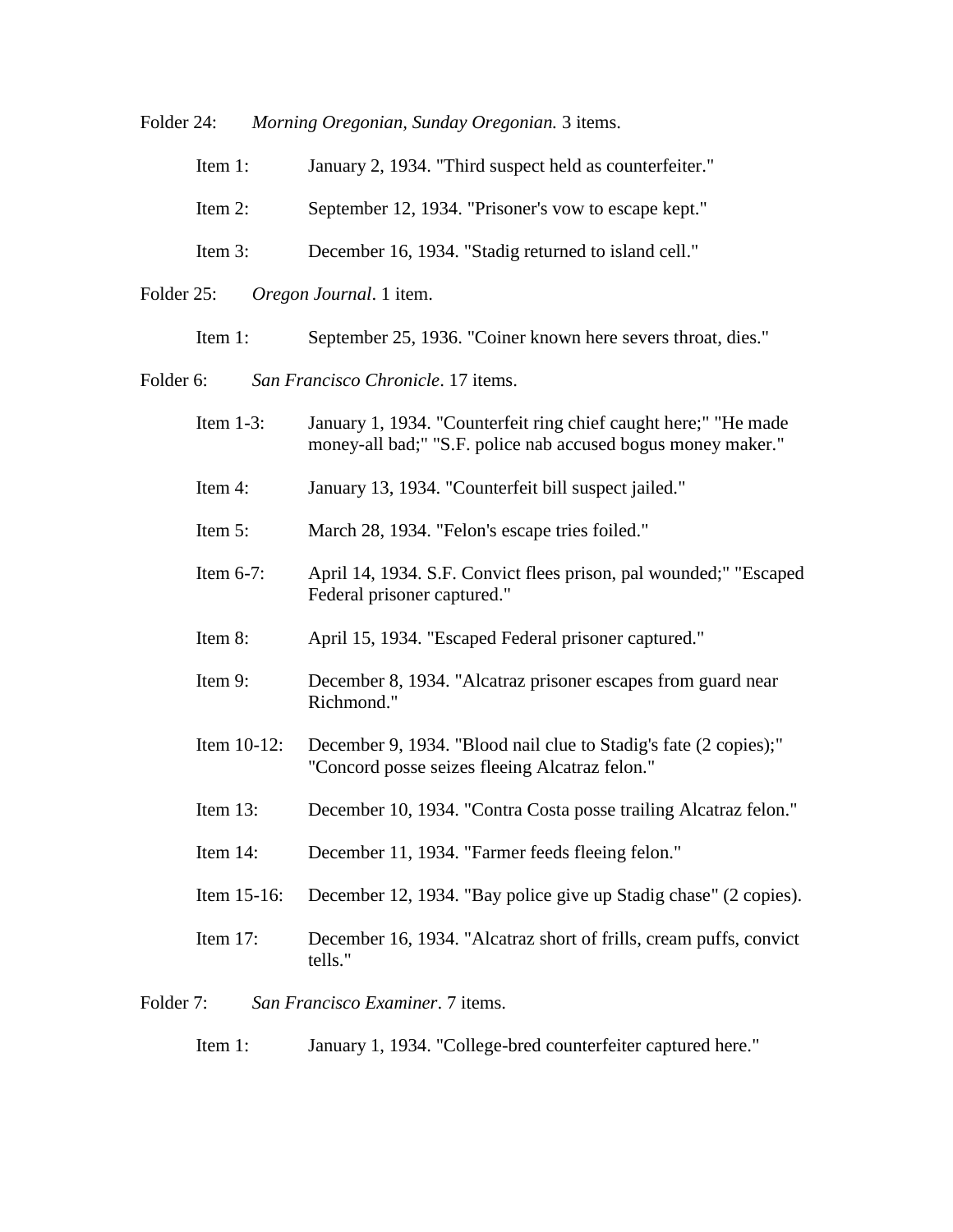- Item 2: April 14, 1934. "2 McNeil Island prisoners smash gates with truck."
- Item 3: December 8, 1934. "Alcatraz 'Bad Man' escapes at Richmond."
- Item 4: December 10, 1934. "Fugitive from Alcatraz seen at farm house."
- Item 5: December 15, 1934. "Alcatraz bad man caught."
- Item 6: December 15, 1934. "Alcatraz 'hell-hole.'"
- Item 7: December 16, 1934. "Stadig back in Alcatraz: fears dungeon."

Folder 8: *Seattle Post Intelligencer.* 9 items.

- Item 1: April 14, 1934. "Convict shot, one escapes in M'Neil break."
- Item 2: April 15, 1934. "Convict who fled, caught."
- Item 3-6: April 14, 1934. "Convict shot, one escapes in M'Neil break;" ""Convict shot in M'Neil Break;" "Convict who fled, caught;" "One gets away through rain of guards' fire."
- Item 7: Undated. "One gets away through rain of guards' fire."
- Folder 9: Unidentified newspapers. 1 item.
	- Item 1: "Alcatraz Eel," by Edmond Van Tyne.

### **Appendix A: Interviews**

| Interviewee and date                      | Permission  | Transcript       | Interview tape |
|-------------------------------------------|-------------|------------------|----------------|
|                                           | form avail. | pages            | number         |
| John Connors. 6/25/2000                   | X           | 23-33            |                |
| Robert O'Leary. 6/28/2000                 | X           | 34-42            |                |
| Elbert O'Leary. 7/10/2000                 | X           | $9 - 22$         | 2              |
| Gladys Pelletier O'Leary. 7/10/2000       | X           | $9 - 22$         | 2              |
| Phyllis Morrison McBreairty. 7/11/2000    | X           | 17 p. (no $#s$ ) | 3              |
| Joseph Kelly. 7/23/2000                   | X           | 11 p. (no $#s$ ) | 4              |
| Laura Jones McBreairty. 7/26/2000         | X           | 72-87            | 4              |
| Eleanor Sturgeon Connors. 8/3/2000        | X           | 88-104           | 5              |
| Kathy Kelly Rioux. 8/3/2000               | X           | 105-107          | 5              |
| Leanna Rose McBreairty Connors. 8/16/2000 | X           | $7 - 8$          | 6              |
| Laura Jones McBreairty. 8/17/2000         | X           | 121-133          | ┑              |
| Pearl Morrison. 8/17/2000                 | X           | 108-133          |                |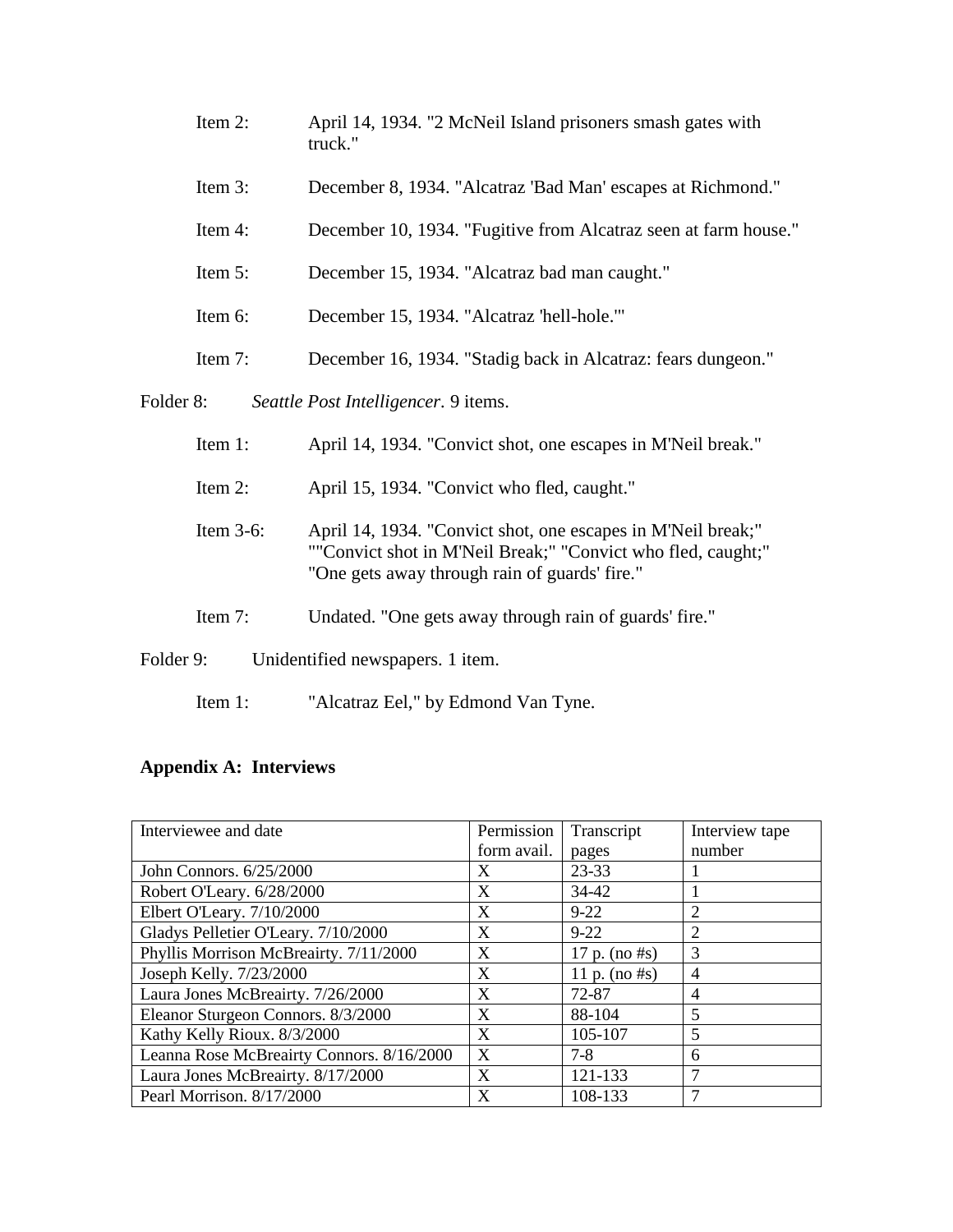| Eva McBreairty Jackson. 4/3/2002    |   | 134-162 | $8-9$     |
|-------------------------------------|---|---------|-----------|
| Carl Burton McBreairty. 10/18/2002  | X |         | 10        |
| Armand Bernier. 7/10/2003           | X | 100.    | 11        |
| Rachel Blair. 7/10/2003             |   | 100 p.  | 11        |
| Susan Sullivan Bernier. 7/10/2003   | X | 100 p.  | 11        |
| Laura Jones McBreairty. 7/10/2003   | X | 100 p.  | 11        |
| Phoebe Oakes Long. 9/8/2003         |   |         | $12 - 13$ |
| Edgar Long. 9/8/2003                |   |         | $12 - 13$ |
| Guy Landry. 1.15.2005               |   | 30 p.   | 15        |
| Leonard McBreairty. 10/31/2002      | X |         | 14        |
| Merton Morrison. 5/13/2000          |   | 3       | N/A       |
| Ruth Walker. 6/9/2000               |   | 4       | N/A       |
| Colleen O'Leary Jackson McBreairty. |   | 5       | N/A       |
| 7/19/2000                           |   |         |           |
| Lowman McBreairty. 2/4/2002         |   | 6       | N/A       |

#### *Alphabetized list of informants:*

Bernier, Armand Bernier, Susan (Sullivan) Blair, Rachel Connors, Eleanor (Sturgeon) Connors, John Connors, Leanna Rose (McBreairty) Jackson, Eva (McBreairty) Kelly, Joseph Kelly, Kathy (Rioux) Landry, Guy Long, Edgar Long, Phoebe (Oakes) McBreairty, Carl Burton McBreairty, Laura (Jones) McBreairty, Leonard McBreairty, Phyllis (Morrison) Morrison, Pearl O'Leary, Elbert O'Leary, Gladys O'Leary, Robert, Sr.

### *Order and Arrangement:*

#### **Series I: Subseries 1.2: Interviews on tapes, 2000-2005:**

#### Processing Actions

The cassettes were auditioned for general contents. "Archival masters" on audio cassettes were already created on high-bias chromium dioxide audio cassettes from the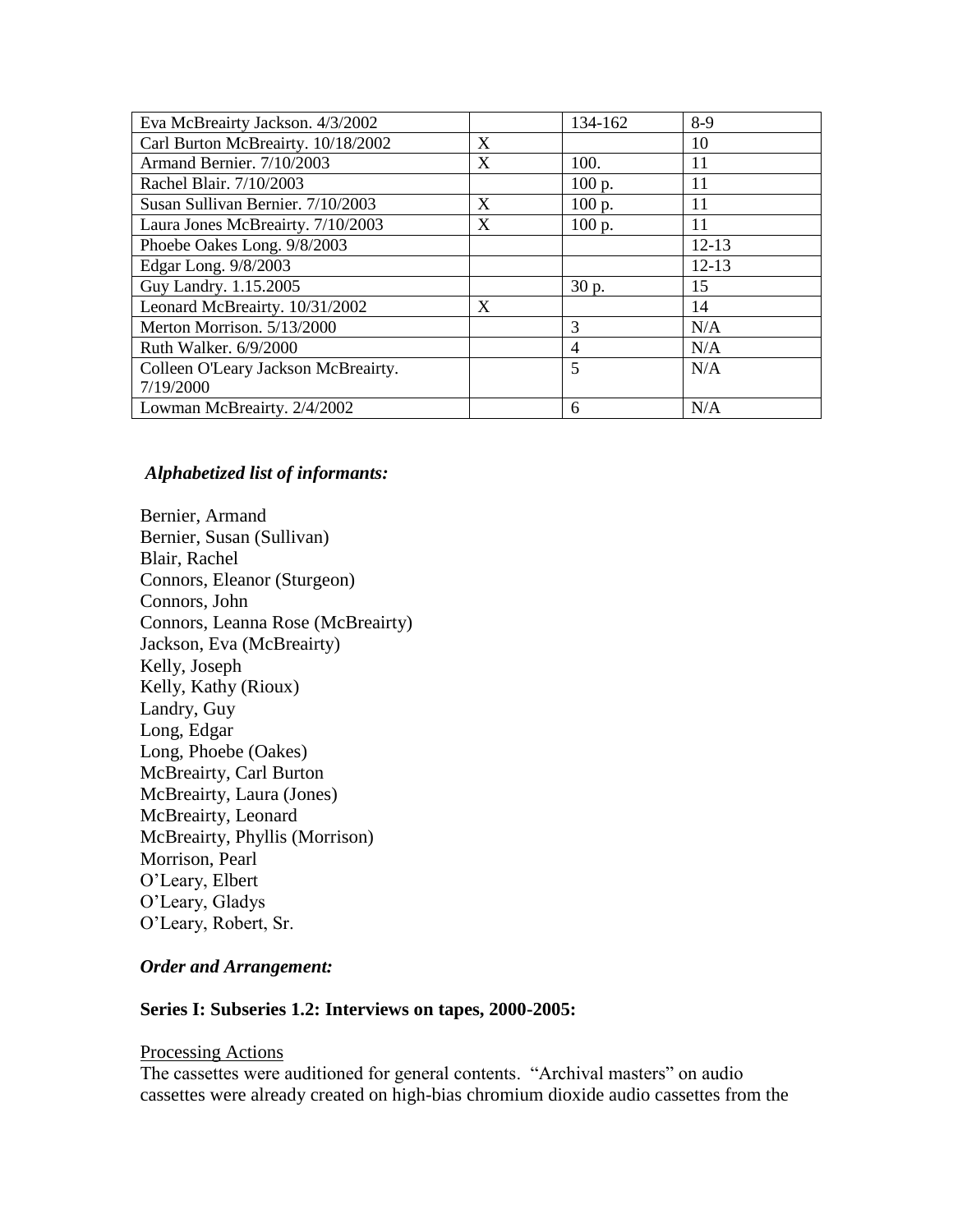originals which are in the hands of Darrell McBreairty. "Use copies" were prepared from the masters cassettes at the same time.

In April 2009, 23 archival quality gold compact discs were created from the masters cassettes for better preservation method.

Since the materials from 15 masters cassettes were transferred onto 23 archival quality gold compact discs, Archives staff prepared concordances correlating the masters and "use" cassettes to the gold compact discs. Concordances are included below in this finding aid.

A copy of the cassettes was also done on white label compact discs for patron use and placed in the stacks area of the archives with the following call number: ACADIAN A-V AudioCD HV6248.M33 D37 2005

### *Concordances*

The "Darrell McBreairty Collection on John Stadig" consists of 30 cassette tapes (masters and use). The cassettes were not numbered, so in April 2009, the Archives staff numbered the cassettes to represent an order.

The present Archives staff thought that archival masters were created by the Archives staff at the time the collection was received a few years before. Blank cassette sides were not copied. In some cases, both sides of a cassette were transferred on one archival compact disc to save space and material, and in other cases, each side of a cassette were transferred on two archival gold compact discs because of the length of the recordings where both side could not fit on 1 compact disc.

### Label Data Note

The "label data" given in the following concordances records whatever handwritten labels appeared on Mr. McBreairty's original cassette housings.

| Archives cassette-by-cassette labels | Archival gold compact disc labels |
|--------------------------------------|-----------------------------------|
| MCC-00191 AA-191 1 of 15             | MCC-00191 AJ-191 1A&B of 15       |
| MCC-00191 UA-191 1 of 15             |                                   |
| MCC-00191 AA-191 2 of 15             | MCC-00191 AJ-191 2A&B of 15       |
| MCC-00191 UA-191 2 of 15             |                                   |
| MCC-00191 AA-191 3 of 15             | MCC-00191 AJ-191 3A&B of 15       |
| MCC-00191 UA-191 3 of 15             |                                   |
| MCC-00191 AA-191 4 of 15             | MCC-00191 AJ-191 4A of 15         |
|                                      | MCC-00191 AJ-191 4B of 15         |
| MCC-00191 UA-191 4 of 15             |                                   |